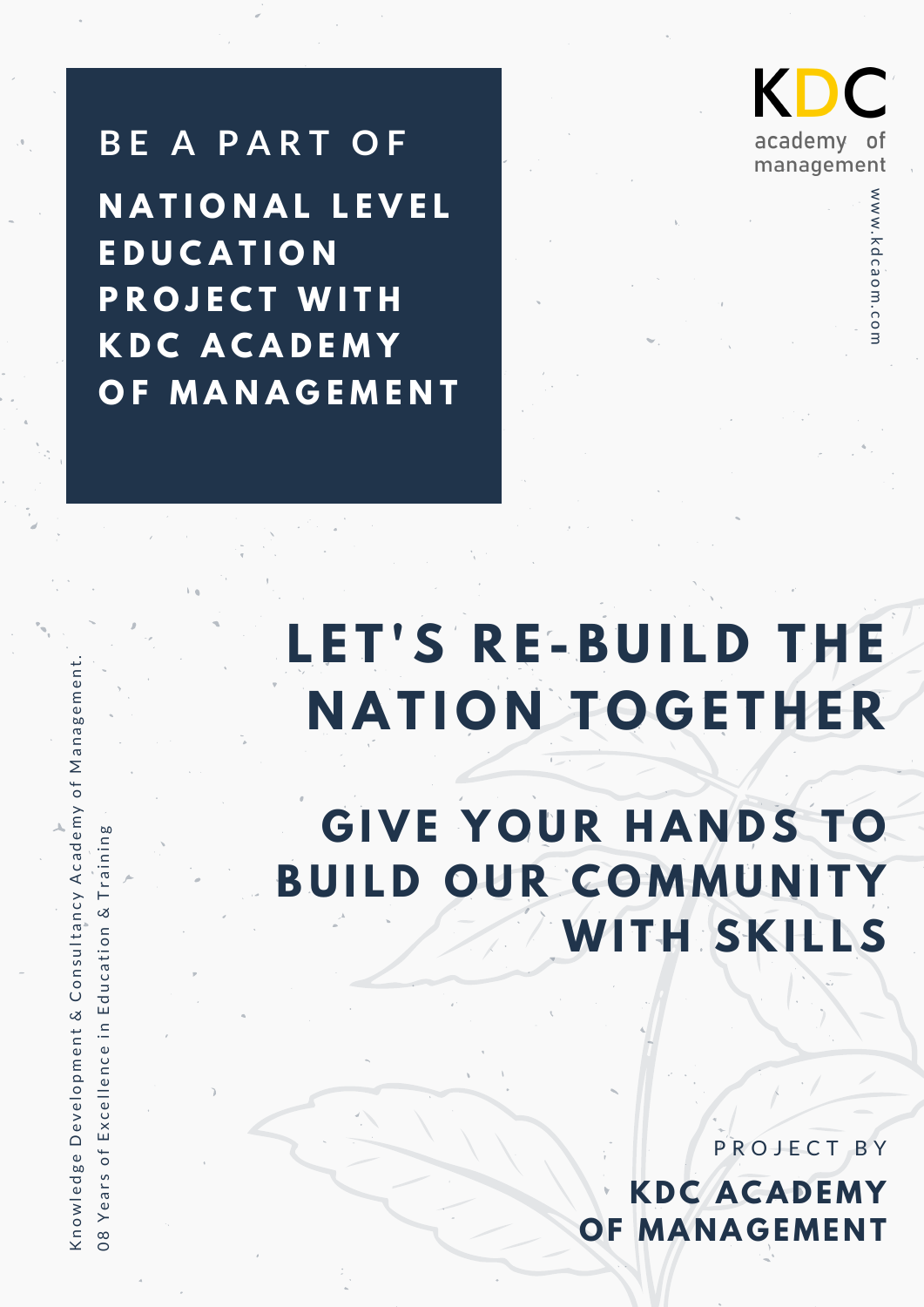### A B O U T THE **P R O J E C T " S K I L L S F O R S M I L E "**

It has been identified that education is becoming a competitive pressure for the underprivileged community who does not possess the capacity to invest for expensive tertiary level qualifications.

### **Objective**

The whole objective of the entire project is to support and uplift this segment of low income earning students with required skills in corporate sector to find jobs and develop their career.

### **FREE Education Avenues**

- $\triangle$  Sales, Marketing & Brand Management
	- Human Resource Management
	- Corporate Communication (English)
	- Leadership Development

D $\cup$  $\infty$ Ac a d e m yof Management.<br>..  $\succ$ e a r s o f E x c e l l e n c e

 $\checkmark$ 

 $\circ$ 

# **KDC WITH PASSION IN B U I L D I N G S K I L L S**

### **15TH MAY 2021** DATE PROPOSED

### KDC academy of management

### **How you can contribute?**

We welcome Sri Lankan top corporates to join hands with KDC Academy of Management by sponsoring the cost of running these programmes and contribute for this national level project

You can contribute in 4 sponsorship layers in each programme with maximum branding visibility for the sponsorship

- **Platinum Sponsor**
	- Recognized & Endorsed as Platinum Sponsor
	- Brand logo in all the communications materials
	- Brand Logo in Education Materials  $\circ$
	- 05 Brand Specific e-flyer campaigns for 20000 corporate email base
	- Display your video commercials 3 times in every session
	- o Brand logo in the certificate
	- 3 Opportunities to address the audience during the training

#### **Gold Sponsor**

- Recognized & Endorsed as Gold Sponsor
- Brand logo in all the communications materials
- Brand Logo in Education Materials
- 02 Brand Specific e-flyer campaigns for 20000 corporate email base
- Display your video commercials 2 times in every session
- Brand logo in the certificate
- 2 Opportunities to address the audience during the training
- **Silver Sponsor**
	- Recognized & Endorsed as Silver Sponsor
	- Brand logo in all the communications materials
	- Brand Logo in Education Materials
	- 01 Brand Specific e-flyer campaigns for 20000 corporate email base
	- Display your video commercials 1 time in every session
	- Brand logo in the certificate
	- o 1 Opportunities to address the audience during the training

**Contributor**

- Brand logo in all the communications
- 01 Brand Specific e-flyer campaigns for 20000 corporate email base